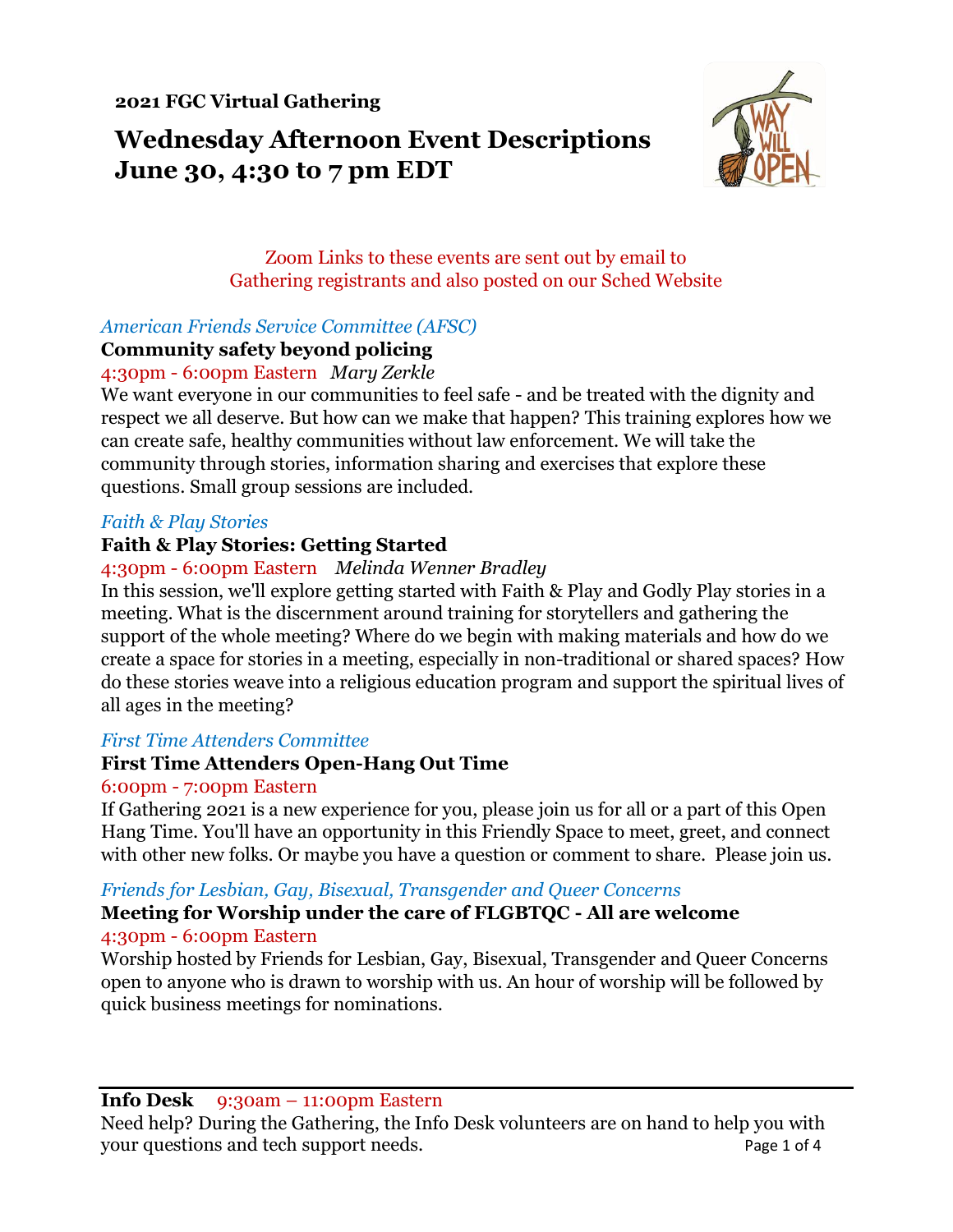# *Healing Center*

## **Healing Circle**

4:30pm - 6:00pm Eastern *jan stansel, Bruce Kanerak, Anne Pomeroy* The Healing Circles will be much like the traditional Quaker Meeting for Healing. Any and everyone is invited to attend. All present will provide support for those asking for help. Grounding in Spirit. Holding in Light and prayer. verbal prayers. singing. energy work, all appropriate. Email gatheringhealingcenter@gmail.com to request Distance Healing individual sessions.

#### *Ministry on Racism*

## **Friends of Color Affinity Space (evening)**

6:00pm - 7:00pm Eastern

A space for People of Color only to build community during the Gathering

## *Nontheist Friends*

## **4:30 Radical Love in the Meetinghouse: the nuts and bolts of being an inclusive, religiously diverse Friends meeting or organization. 5:40 "Drop-in" Opportunity to talk with nontheist Friends.**

4:30 pm-6:0pm *Os Cresson*

4:30 - Presentation and discussion about being a inclusive and religiously diverse meeting. 5:40 - All Friends are invited to join the Zoom for open discussion and questions or concerns about nontheism among Friends or just to get acquainted.

## *Open Hang Out Time*

## **Open Hang Out Time**

# 6:00pm - 7:00pm Eastern

Open Hang Out rooms scheduled throughout the day will provide registrants a way to meet up with new and old Friends. When you join the Open Hang Out space, a Zoom Host will be present to give Friends a choice of breakout rooms to join or make new breakout rooms. See the Open Hang Out Announcement Board for pre-scheduled breakout room topics (you could request one). You can join the Open Hang Out Space zoom meeting at any point while it's open.

## *People of Color Center*

# **Racial Justice Work in Your Meeting - Part 1**

## 4:30pm - 6:00pm Eastern

Join us for a collaborative activity to help catalyze your Meeting's anti-racism work. We will divide into breakouts according to Yearly Meetings and reflect on the landscape of racial justice work in each Meeting. With the support of volunteer facilitators from each Yearly meeting, groups will locate their meeting on Crossroads' continuum of anti-racist transformation and identify the forces that accelerate and hold back this work in our communities. Participants may benefit from reviewing the continuum ahead of time on the FGC website.

## **Info Desk** 9:30am – 11:00pm Eastern

Need help? During the Gathering, the Info Desk volunteers are on hand to help you with your questions and tech support needs. Page 2 of 4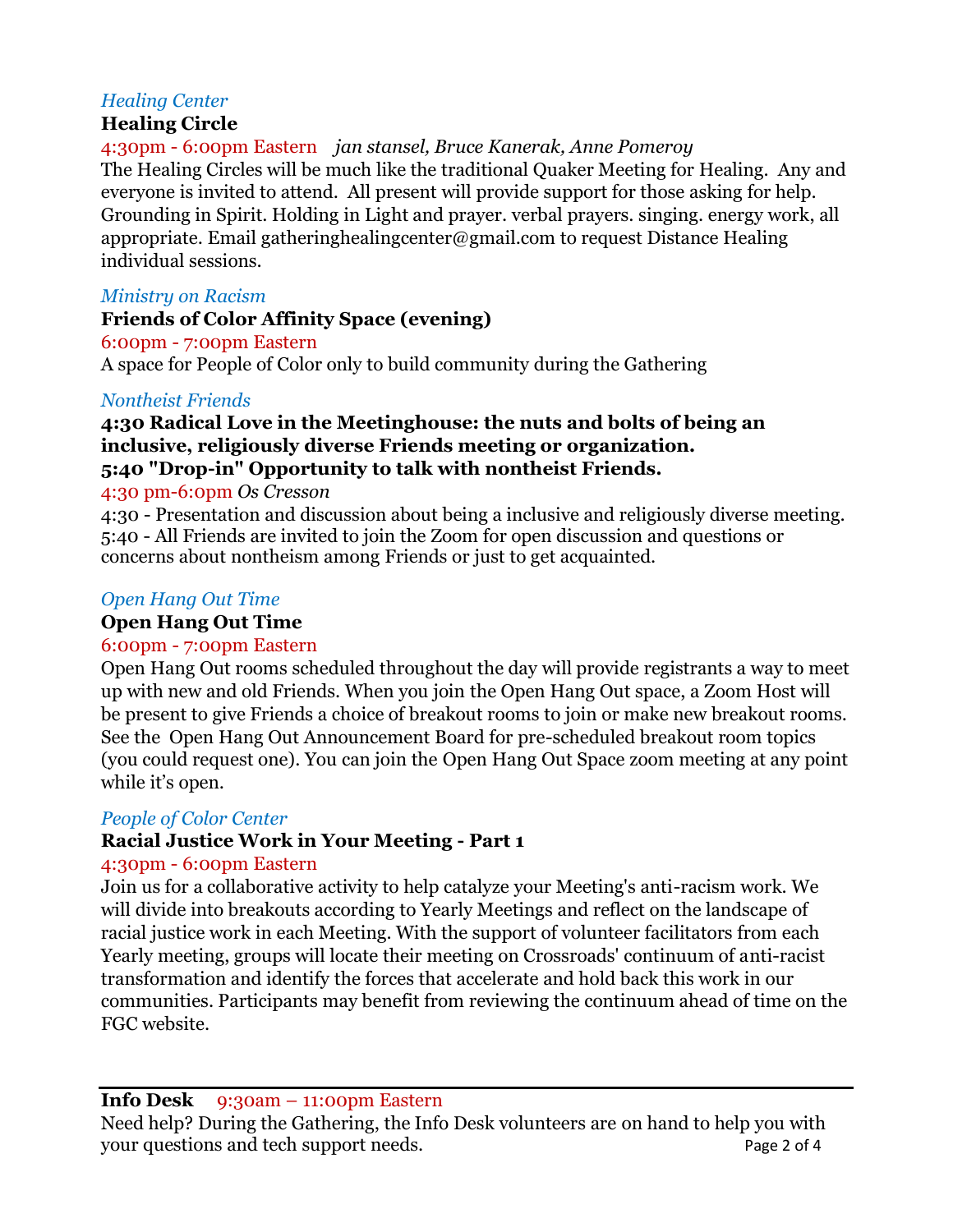## *Quaker Arts Center*

#### **Photography as Witness**

## 4:30pm - 6:00pm Eastern *Blair Seitz*

Blair Seitz will share his story of "Photography as Witness" and he will be joined for discussion by two other photographers who consider their work a witness to their values. A photojournalist now living in Reading, PA, Blair has had ten years of work in many African and Asian countries. He is editor of the Fellowship of Quakers in the Arts (FQA) arts journal. There will be a Q and A period.

#### *Quaker Earthcare Witness*

## **Environmental Justice in a Rapidly Changing World**

#### 4:30pm - 6:00pm Eastern *Beverly Ward*

This year, we are at an important juncture with regard to climate change and ecological collapse. The Story has gotten both more hopeful and more critical. Ecological crises are magnifying and happening more rapidly than predicted. At the same time, people are waking up to the crises, technology has caught up and we are starting to evolve our relationship with nature. Environmental injustice is holding us back - We have a history of using primarily BIPOC communities as dumping grounds for pollution, toxics and degraded landscapes. Join us to explore our changing world view - we are all related.

## *QuakerBooks of FGC*

## **Author Event! Edith Maxwell mysteries**

#### 4:30pm - 6:00pm Eastern

Edith will concentrate on her newest book, "A Changing Light." This is the seventh in her popular Quaker Midwife mystery series, whose appeal is no mystery at all.

## *School of the Spirit*

## **Moving With Spirit**

#### 4:30pm - 6:00pm Eastern *Joann Neuroth and Catherine Bly Cox*

Experiment with us as we adapt meditative walking practices to Zoom's shared presence. Find a place (indoors or outdoors) where you have 10-30 (modest) paces of open space, bring others of us there on your "device," and invite Spirit to move in and with you and through us all. The session will be led by Catherine Cox and Joann Neuroth, who are members of School of the Spirit's governance board and share a love of contemplative rhythms as a doorway into communion with the Mystery.

#### *Worship*

## **The Silent Center**

## 4:30pm - 6:00pm Eastern

The Silent Center is a place of quiet where Friends may pause and enjoy being in stillness. In the silence of this center Friends can rest, meditate, pray, write, draw or even nap. At FGC Gatherings when we meet in person there is a room set aside called The Silent Center. Here we are hoping to recreate it on Zoom.

#### **Info Desk** 9:30am – 11:00pm Eastern

Need help? During the Gathering, the Info Desk volunteers are on hand to help you with your questions and tech support needs. Page 3 of 4